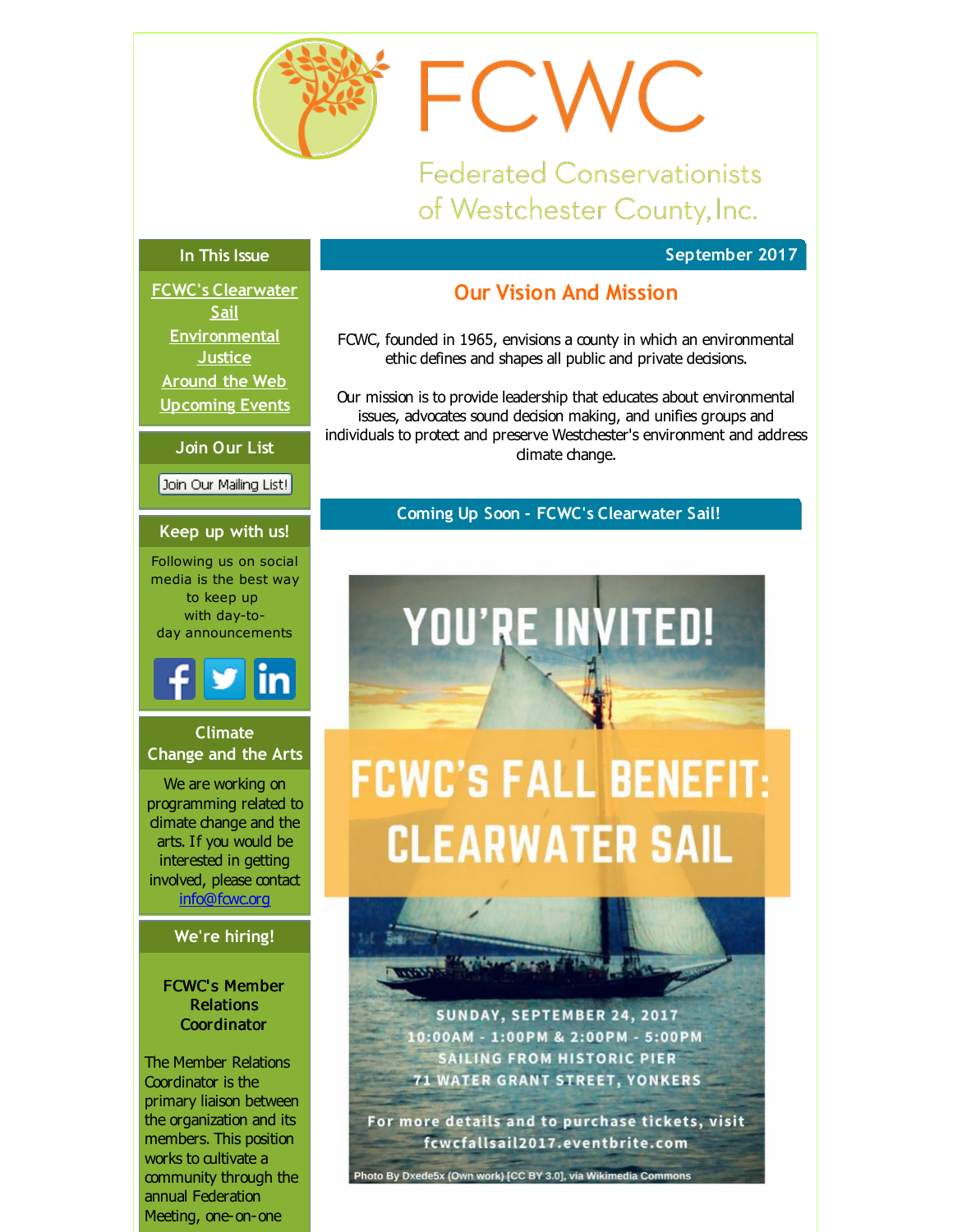assistance to member organizations, and more. Click here for the complete job [description](http://r20.rs6.net/tn.jsp?f=001JQbzq_OGQge83kQO1I928IqB4E3LPSkNDBKKewX0P5jJ2itMDwM8xY1cu1PP3zpf700ptQqbj661mIgyq9O_vP0r2yXlRSS60uixqLqVY8W4la0jauPOKyf3XzupYBY8VJE3_HbW3oOjM4Q5tUNEYqorFyNqiVhPsXdOxeSN_EOUxcYmWuNICmxMIvNcz3Dj2VUjrbPNp09Nu_EdWcKD1UzKaKc_O-QB0UMN6ZmrlbsE7_w6PpUg8g==&c=&ch=).

And for more local environmental jobs, please **follow our** [LinkedIn](http://r20.rs6.net/tn.jsp?f=001JQbzq_OGQge83kQO1I928IqB4E3LPSkNDBKKewX0P5jJ2itMDwM8xREeeD3HfwiTVTq8Pja4Ep1hcqjZhQf6wvi8OqCqXnk5qr5gyATMgcaFoKYhk539URZVL_6t0cqO5wdlUbIpRt-NlohpGydU6W12nrasgATtXIbxZMbKQSa9sOvHX6yWZOXNYMAd2p0tHTIn-kdKQWdPkGx7qeZ6kg==&c=&ch=) page.

**Westchester** County Airport Public Forum

Tuesday, September 26, 2017 7:00pm - 8:30pm Ethical Culture Society of Westchester 7 Saxon Woods Rd, White Plains

Sponsored by Grassroots Environmental Education, Westchester for Change, Citizens for a Responsible County Airport (CRCA), **Federated** Conservationists of Westchester County (FCWC), Purchase Environmental Protective Association (PEPA), and Sierra Club Lower Hudson Group

Learn about the proposals to privatize and expand the Westchester County Airport. The forum will begin with a panel discussion and will be followed by a question & answer period.

Westchester County Legislator Ben Boykin (District 5), member of the task force considering bids for privatization, will attend the forum and answer questions about the process.

Panelists include: \* Carolyn Cunningham,

Come gather with fellow Westchester residents advocating for our environment and addressing dimate change!

Enjoy cider, donuts, and a beautiful sail on the Hudson River while learning about its history and ecology. We'll be hosting two sails from 10am-1pm and 2pm-5pm, departing from the historic Yonkers Pier.

We hope you'll join us! Please click the link below for more details and to purchase tickets or sponsorships:



Special thanks to our sponsor:



#### **Environmental Justice 101**

As if the impacts of environmental issues such as climate change and pollution weren't bad enough, they can also affect some populations disproportionately more than others. For instance, research published in Nature Scientific Reports has shown that some countries that have emitted more greenhouse gases, induding the United States, will experience fewer effects of climate change when compared to countries in Africa or island communities.

In addition to having unequal impacts on a global level, environmental issues can also impact populations differently within a community depending on factors like class, race, and more. For instance, as recounted by Bill McKibben in the New York Times, the Dakota Access Pipeline was initially

supposed to cross the Missouri just north of Bismarck, until people pointed out that <sup>a</sup> leak there would threaten the drinking water supply for North Dakota's second biggest city. The solution, in keeping with American history, was obvious: make the crossing instead just above the Standing Rock reservation, where the poverty rate is nearly three times the national average.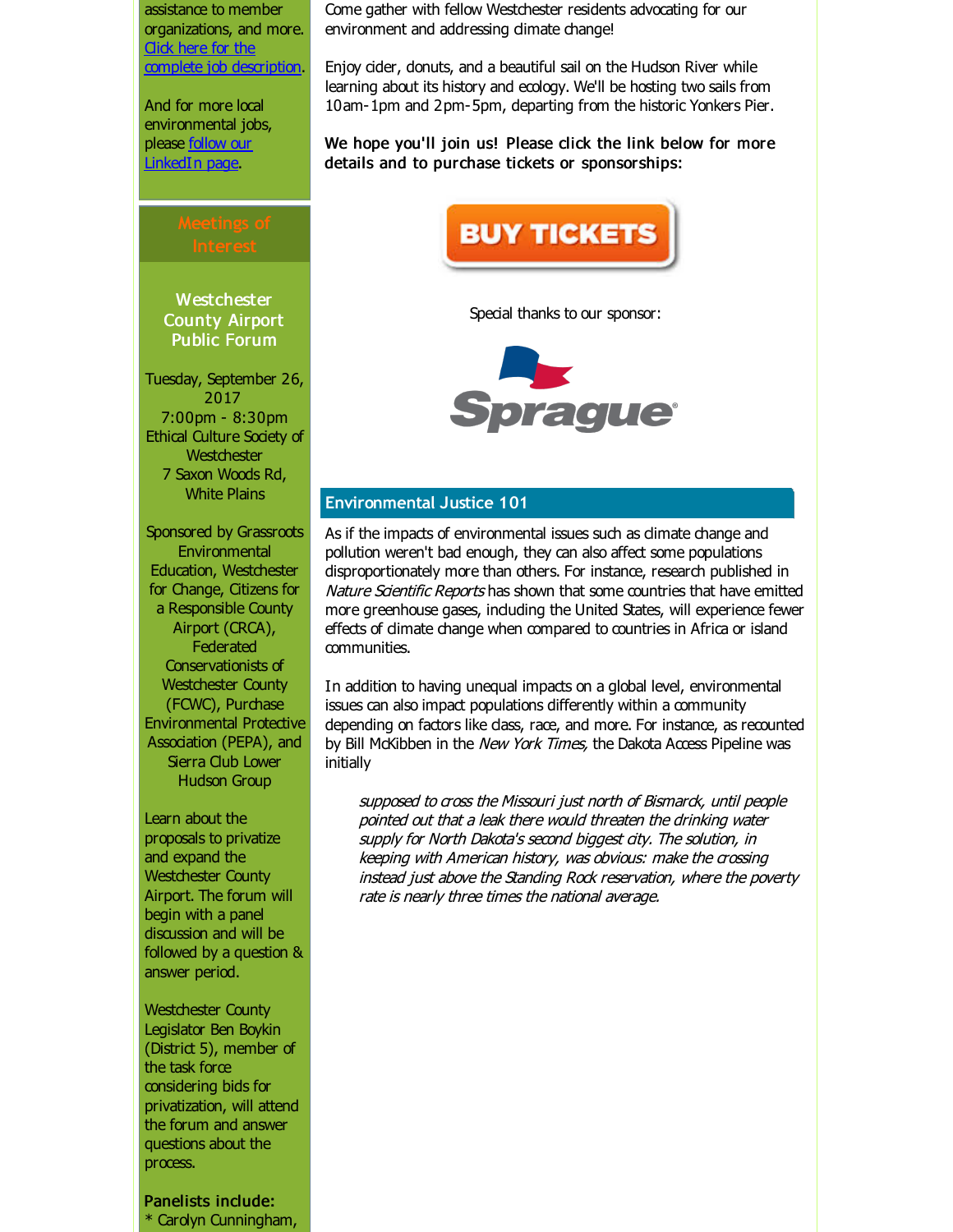Federated Conservationists of Westchester County \* Jonathan Wang, Citizens for a Responsible County Airport \* Martin Rogowsky, Purchase Environmental Protective Association (PEPA) and former Westchester County Legislator for District 6

Moderator: Ellen Weininger, Grassroots Environmental Education

Questions? Just ask: [general@crcairport.org](mailto:general@crcairport.org) Potential Environmental Justice Areas in Westchester County, New York Click on any Potential EJ Area outlined in blue for a detailed map



This is an issue locally as well; as cited in the Washington Post, researchers at the University of Minnesota who were studying exposure to NO2 have shown that "the New York/Newark metropolitan area ranks as having the widest disparity in average exposure between lower-income minority census block groups and upper-income white ones across the entire metro area..."

Environmental justice seeks to account for these differences and ensure that all populations' voices are heard, no matter their gender, race, or other identities.

For more - including ideas for first action steps [please](http://r20.rs6.net/tn.jsp?f=001JQbzq_OGQge83kQO1I928IqB4E3LPSkNDBKKewX0P5jJ2itMDwM8xY1cu1PP3zpfsDqy6liz_2EzrlzOcuP3oRknLLXuaUFQoLoQXBrKaEhKmtpN691OJjU7gEczzsetdZuWRtRUgii-NVifN_N5PhhY34M_sozQE8IJI8RURySgBIeXMM3VeYF8S1oz9LafJVpHrcsoKnUkdgneaRSYTNnImyNhA2gRLsJYvOxXQyc=&c=&ch=) check out the blog.

#### **From Around the Web**

#### What are FCWC member organizations upto?

Here's a piece by Sheldrake Environmental Center on the swallowtail caterpillar (indudes tips on what to plant to attract some to your own garden!): ["Look](http://r20.rs6.net/tn.jsp?f=001JQbzq_OGQge83kQO1I928IqB4E3LPSkNDBKKewX0P5jJ2itMDwM8xY1cu1PP3zpfLOm8sEqEjt_qYaJv6imzEfh0i2hTJVA9Ff5D837bY8RBDHUw9mcB_wGVEY6nPFhrev7RKyX6HSqaw9nOCDVSIxzKdYsuklad3NfN8GM9QxzcpDPGd7Ej6N5-QP9TuFEY3aSKh52IksnIRN3ATE44CunNX_-5tuEjTK3cLGLx0XI=&c=&ch=) Into My Eyes"

Over on Instagram, check out these gorgeous veggies from Hilltop Hanover Farm's CSA: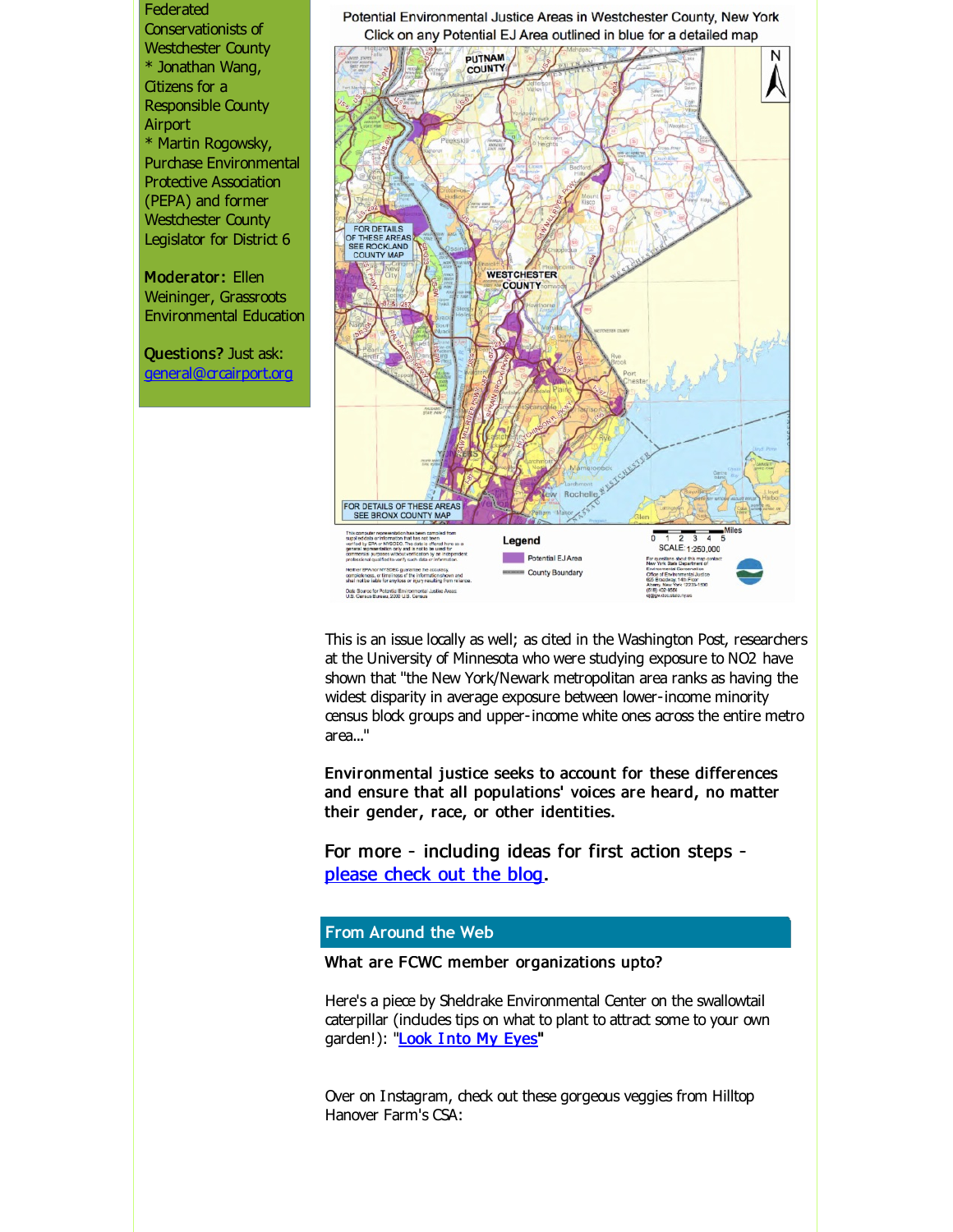







hilltophanoverfarm Our Week 14 CSA share is filled with the rich colors of late summer. In this weeks share: mustard greens, Siberian kale, arugula, eggplant, potatoes, onions, sweet peppers, hot peppers, string beans, summer squash, heirloom tomatoes, and cherry tomatoes! Can't wait to get in the kitchen! #csa #hvcsa #hudsonvalleycsa #eatlocalgrown #locallygrown #buylocal #knowyourfarmer #knowyourfood #westchester #hudsonvalley #ny #hilltophanoverfarm #friendsofhhfarm

And to test out your dimate change knowledge, check out this onequestion quiz over on the New York Times about the most impactful way to combat dimate change: "If You Fix This, You Fix a Big Piece of the [Climate](http://r20.rs6.net/tn.jsp?f=001JQbzq_OGQge83kQO1I928IqB4E3LPSkNDBKKewX0P5jJ2itMDwM8xY1cu1PP3zpf5r6g9lNGRo2o4xfK8B4XjqFQy5Q2NfAvn0QUih1Z1eMb_yzNO4-eKWTeAvJi-14vGZuzOzqJGwFWNV-CPBE-uwfSBpI7uURBOQzaRnBQLKiNSkjsAinhz7iGgxUFW-P30-WEAeleQ2w7ju1jPxAY6jkuEDSoflOMukNqz_XcmAKN4SB8HixHYGNsU8D8oKC9SUAhh483m5c9Zl-Z2pvghVhHF9VUexGZqhMo8reB0vs=&c=&ch=) Puzzle"

For a complete list of climate solutions, ranked from most to least [greenhouse](http://r20.rs6.net/tn.jsp?f=001JQbzq_OGQge83kQO1I928IqB4E3LPSkNDBKKewX0P5jJ2itMDwM8xY1cu1PP3zpf-jWqp07q5F72UJV_n-Bc1CniNk_rJPMpW2QxlsBo2Krb8x4E8KuRfhZdtWj0bkdsebqzRRmMJV1SzhUveZ11t2Oja5Rnj7yewa0rEONzxXAc6JEnvy_nJ5sTUXP50KJK35cJiQ76vE8=&c=&ch=) gas emissions, click here for a chart created by Drawdown.

#### **Events**

For a full list of our member organizations' events and happenings, check out our Federation Calendar at www.fowc.org/calendar. Remember to always confirm events before attending. Check back regularly as we are always updating.

#### **Bird Trivia-Part 2**

*Sponsored by:* Hudson River Audubon *When:* Wednesday, September 27th, 7:00pm Refreshments, 7:30pm Program *Where:* Lenoir Nature Preserve, Yonkers

In a continuation of last year's popular program, Hank Weber will again fascinate you with interesting bird facts and tidbits - a combination of science and trivia. You may know him as the former owner of the Wild Bird Center on Central Ave. or from his artides in Bird Watcher Digest magazine. Hank provides little-known details in a light-hearted and appealing fashion. Learn little-known, but amazing facts about our feathered friends!

#### **Beginner Bird Walks**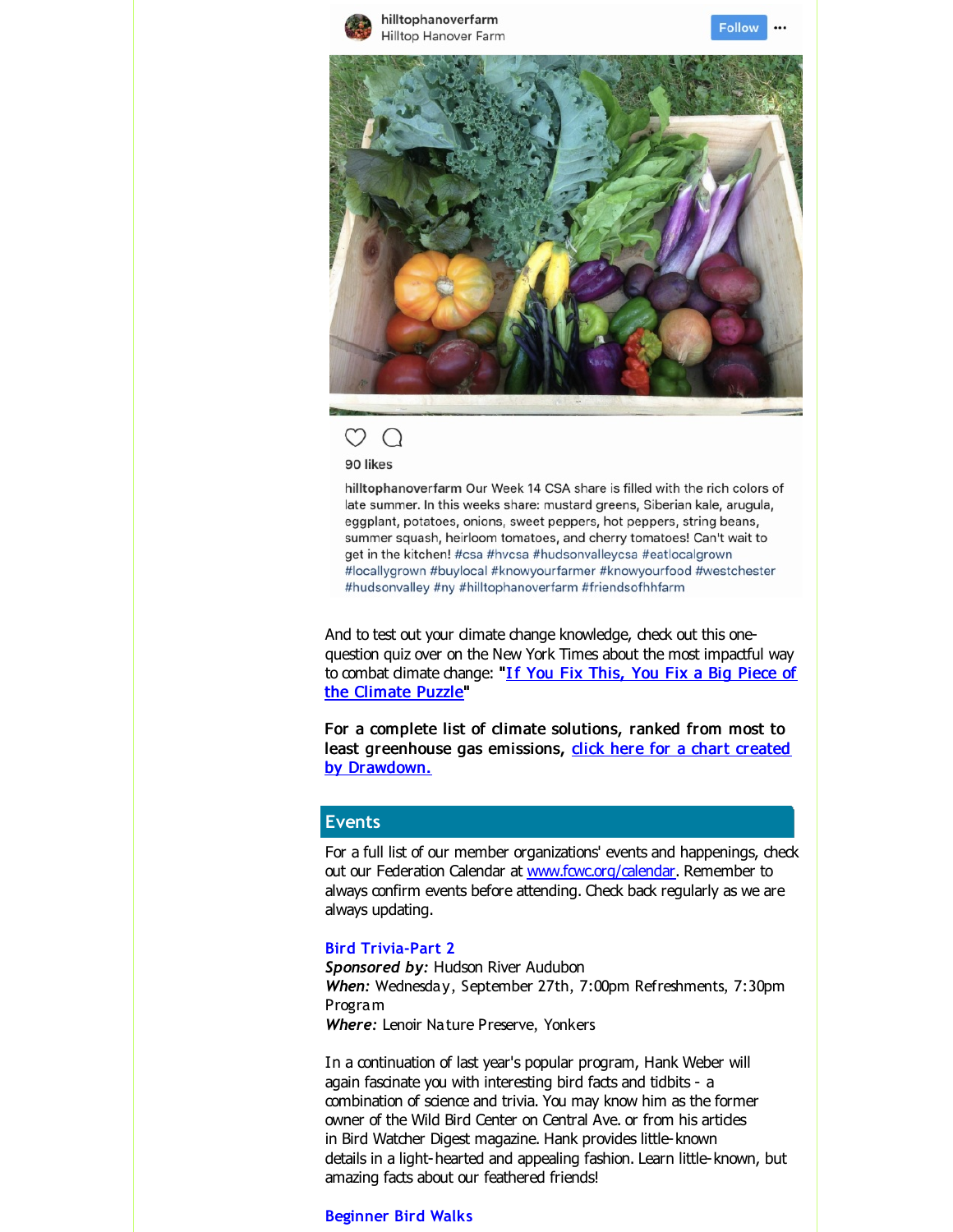**Sponsored by: Central Westchester Audubon Society** *When:* Sunday, October 1st, 9:00am Where: Read Sanctuary, meet before the gate in the Playland parking lot

Come take a stroll with Lisa and Chris! We're heading out again to see what there is to see  $\sim$  this is not a competition nor are we seeking to find the most unusual bird of the year. Our goal, if you care to join us, is to see the beauty around us, get comfortable with both spotting and identifying. We have loaner binoculars if you need a pair.

All walks in this grouping will be on Sundays, starting at 9:00 AM. Lisa and Chris both drive red SUVs so you can't miss us! If the weather is not cooperating we will post our cancellation on Facebook at 6am.

You might get an extra treat if you show up....Lisa is known to bake something for an extra special start but we're not making any promises!

**Westchester County Executive Environmental Candidate Forum** *Sponsored by:* Elisabeth Haub School of Law at Pace University Environmental Law Program and the Pace Energy and Climate Center *When:* Wednesday, October 11th, 6:00pm - 8:00pm *Where:* Pace Law School Moot Court Room, White Plains

As someone who cares about the environment, we know you won't want to miss NYLCVEF's candidate forum in your community. By listening to and learning about local candidates' environmental priorities, you can be more confident that your vote will help elect politicians who will support [environmental](http://r20.rs6.net/tn.jsp?f=001JQbzq_OGQge83kQO1I928IqB4E3LPSkNDBKKewX0P5jJ2itMDwM8xY1cu1PP3zpfDblszOuj2b5DBQBNSB6Wdr4BeB4-d-CP72z2K1zha-VQo9RBZ4lo-ySDjiQdrJctnKPiu_HJaS0py17SA-mRpApLfUa5eRYUrULwsX7TyQ0jTu4XvqglZBwwUXl_4J2Ezko6VXFYCanhiboH3Go4Y1EYWX-Rzvy8IuLi_qO63gs4znUyRDKoloEhNhvoIHOzMofdYNMpddI=&c=&ch=) initiatives in Westchester County and across the state. RSVP here.

#### **Free Field Walk**

*Sponsored by:* Native Plant Center *When:* Saturday, October 14th, 9:00am - 10:00am *Where:* Meet at the Welcome Center, Rockefeller Preserve, 125 Phelps Way, Pleasantville, NY. There is a \$6 per vehide parking fee.

Join The Native Plant Center on field walks this fall to learn about native plants on location at these partnering organizations. No pre-registration is necessary. Rain cancels the event.

Explore the meadow and woodlands surrounding Swan Lake. Learn about native plants and invasive species and what Rockefeller Preserve is doing to promote and manage both.

Got a minute? Here are three quick ways to help us out (for free!):

[smile.amazon.com](http://r20.rs6.net/tn.jsp?f=001JQbzq_OGQge83kQO1I928IqB4E3LPSkNDBKKewX0P5jJ2itMDwM8xfugea-p-tmi5DwjhxzOIVSxhsaRzXeszHXUVUVrk-KWApWP6RqqcZ8OQpbNpF-LmJVTl46hdS5f0E_hzz7Fx-txRo0uw2ERKwYR-mJIucXSzeurryaDVbI=&c=&ch=) instead of amazon.com. On your first visit, select FCWC as your organization to support. Amazon will then donate 0.5% of the price of your eligible Amazon Smile purchases to FCWC at no cost to you. Every bit adds up!

3 . Share with your friends: Find yourself forwarding our newsletter to your friends? [Please](http://r20.rs6.net/tn.jsp?f=001JQbzq_OGQge83kQO1I928IqB4E3LPSkNDBKKewX0P5jJ2itMDwM8xW8BQTaBSb2RGf5OjFN5tT_LycsEjGRFfc00Mkwt_ztRAalLj8bHwsx2-sdw8z93g1jSdrlKkUXZuhkVJfG5zwxw1eml0nN9KADnlA8ESAmavdqemmR-Zsk=&c=&ch=) send this link to them so they can sign up too!

Already doing all that? Thank you so much - we really appreciate your support! Please consider becoming a member if you aren't already; here's a link with more [information!](http://r20.rs6.net/tn.jsp?f=001JQbzq_OGQge83kQO1I928IqB4E3LPSkNDBKKewX0P5jJ2itMDwM8xW8BQTaBSb2RCWuPl9vtM5m2u1-IABlx7jvD-7_KqpscyI5XIl3Xkkj620emAEdeQg3XXVHrcDSqpZUDPXpsdCmOt0msL0CvYlRyCzEU7gT5ySWA-sqiezE0xeKyH4dcgvcbRb3_4MVn&c=&ch=)

<sup>1.</sup> Follow us on social media: Like us on [Facebook](http://r20.rs6.net/tn.jsp?f=001JQbzq_OGQge83kQO1I928IqB4E3LPSkNDBKKewX0P5jJ2itMDwM8xW8BQTaBSb2ROtR0y0p0mtSGoMmiAYY4DKZpoZ3Od0sjyHkI0ged7SVsh-7hPxrcRXeFstqjAwyfg30zP-oYFZkkOBv9NCaftxdbUnaQt8SQGqtt6QzW7tsbeNHmCyqfzETLXVhesGbGaytPHomk1fYl4i34d8IyAtLAjchkqJ1HRGJ-i3uM5GIX0HgC2eD_bYImS8jAlMd8AbVH9nKovb-jz7Pcx9FDkg==&c=&ch=) and follow us on Twitter to get updates [throughout](http://r20.rs6.net/tn.jsp?f=001JQbzq_OGQge83kQO1I928IqB4E3LPSkNDBKKewX0P5jJ2itMDwM8xY3-t3e45VRoxiuVKbRi2cG7FEDAEt8LKGgo5Bq6IHZQV4PNfR_uT93ub9NjKbuaT-NmovIKMgTH_yyHXisl11dhS-DP3Yl2jWtUy7MN_cnyHbIoBU3bebo=&c=&ch=) the month about local events, action alerts, environmental stories and more!

<sup>2</sup> . Help us with your purchases: If you're already planning on making a purchase through Amazon, simply use